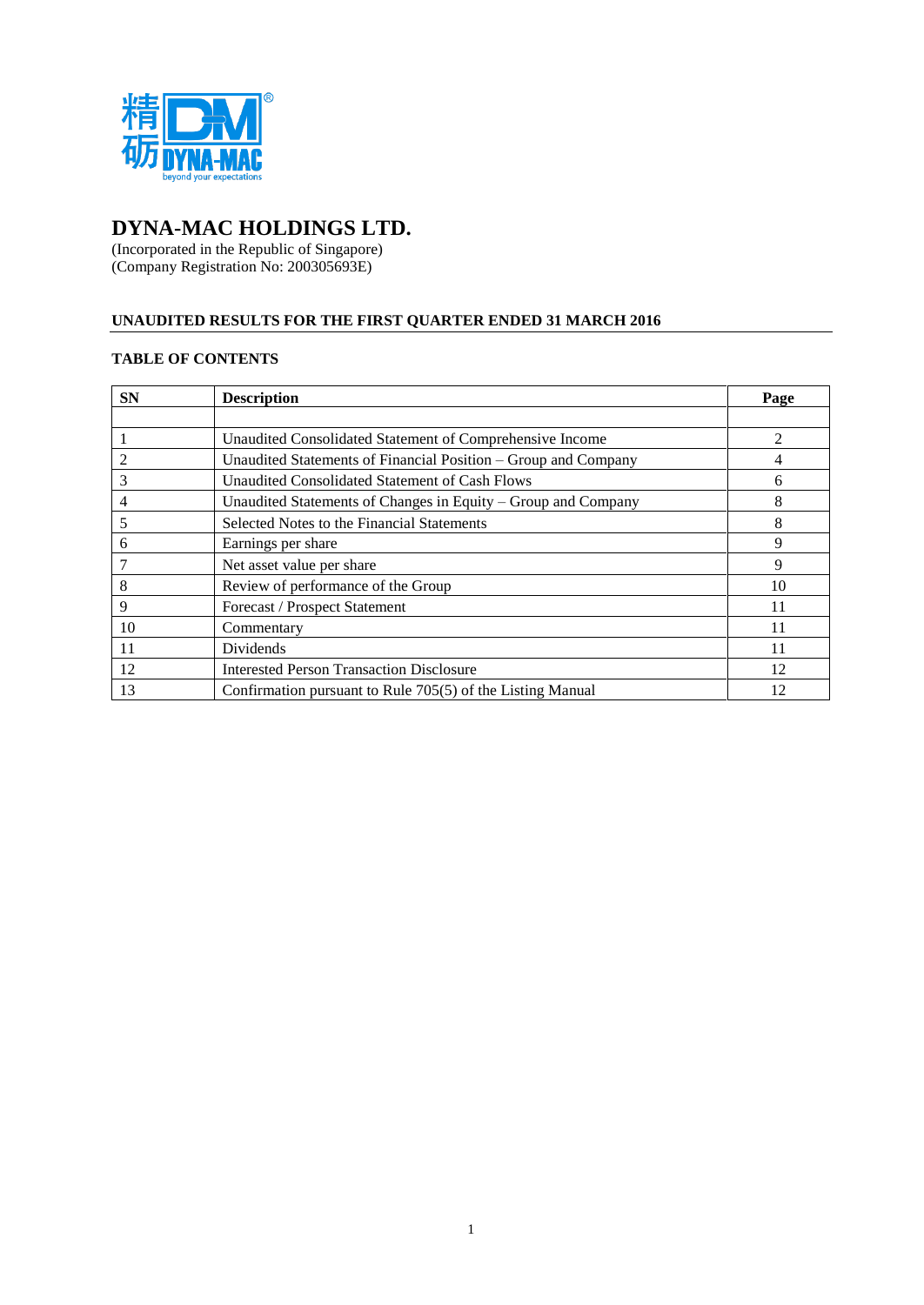**1(a)(i) A statement of comprehensive income (for the group), together with a comparative statement for the corresponding period of the immediately preceding financial year.**

# **UNAUDITED CONSOLIDATED STATEMENT OF COMPREHENSIVE INCOME FOR THE FIRST QUARTER ENDED 31 MARCH**

|                                                               | Group       |             |               |
|---------------------------------------------------------------|-------------|-------------|---------------|
|                                                               | 3 months    | $3$ months  |               |
|                                                               | ended       | ended       | Change        |
|                                                               | 31 Mar 2016 | 31 Mar 2015 |               |
|                                                               | \$'000      | \$'000      | $\frac{0}{0}$ |
| Revenue                                                       | 86,728      | 39,810      | 117.9%        |
| Cost of sales                                                 | (78, 286)   | (25, 227)   | 210.3%        |
| Gross profit                                                  | 8,442       | 14,583      | $-42.1%$      |
| Gross profit margin                                           | 9.7%        | 36.6%       |               |
| Other (losses)/gain                                           | (5,086)     | (2,927)     | 73.8%         |
| Administrative expenses                                       | (8,706)     | (8,684)     | 0.3%          |
| Finance expenses                                              | (716)       | (758)       | $-5.5%$       |
| (Loss)/Profit before tax                                      | (6,066)     | 2,214       | <b>NM</b>     |
| Tax expense                                                   | (2)         | (627)       | $-99.7%$      |
| Net (loss)/profit for the financial period                    | (6,068)     | 1,587       | <b>NM</b>     |
| Net profit margin                                             | $-7.0%$     | 4.0%        |               |
| <b>Attributable to:-</b>                                      |             |             |               |
| Equity holders of the Company                                 | (5, 143)    | 1,712       | NM            |
| Non-controlling interest                                      | (925)       | (125)       | NΜ            |
| Net (loss)/profit for the financial period                    | (6,068)     | 1,587       | NM            |
| Other comprehensive income, net of tax:-                      |             |             |               |
| Items that may be subsequently reclassified to profit or loss |             |             |               |
| Cash flow hedge reserve                                       | (88)        | (358)       | $-75.4%$      |
| Currency translation differences arising from consolidation   | 974         | 381         | $\mathrm{NM}$ |
| Total comprehensive (loss)/income for the financial period    | (5, 182)    | 1,610       | NM            |
| Attributable to:-                                             |             |             |               |
| Equity holders of the Company                                 | (4,214)     | 1,583       | NM            |
| Non-controlling interest                                      | (968)       | 27          | NΜ            |
| Total comprehensive (loss)/income for the financial period    | (5, 182)    | 1,610       | <b>NM</b>     |

NM- not meaningful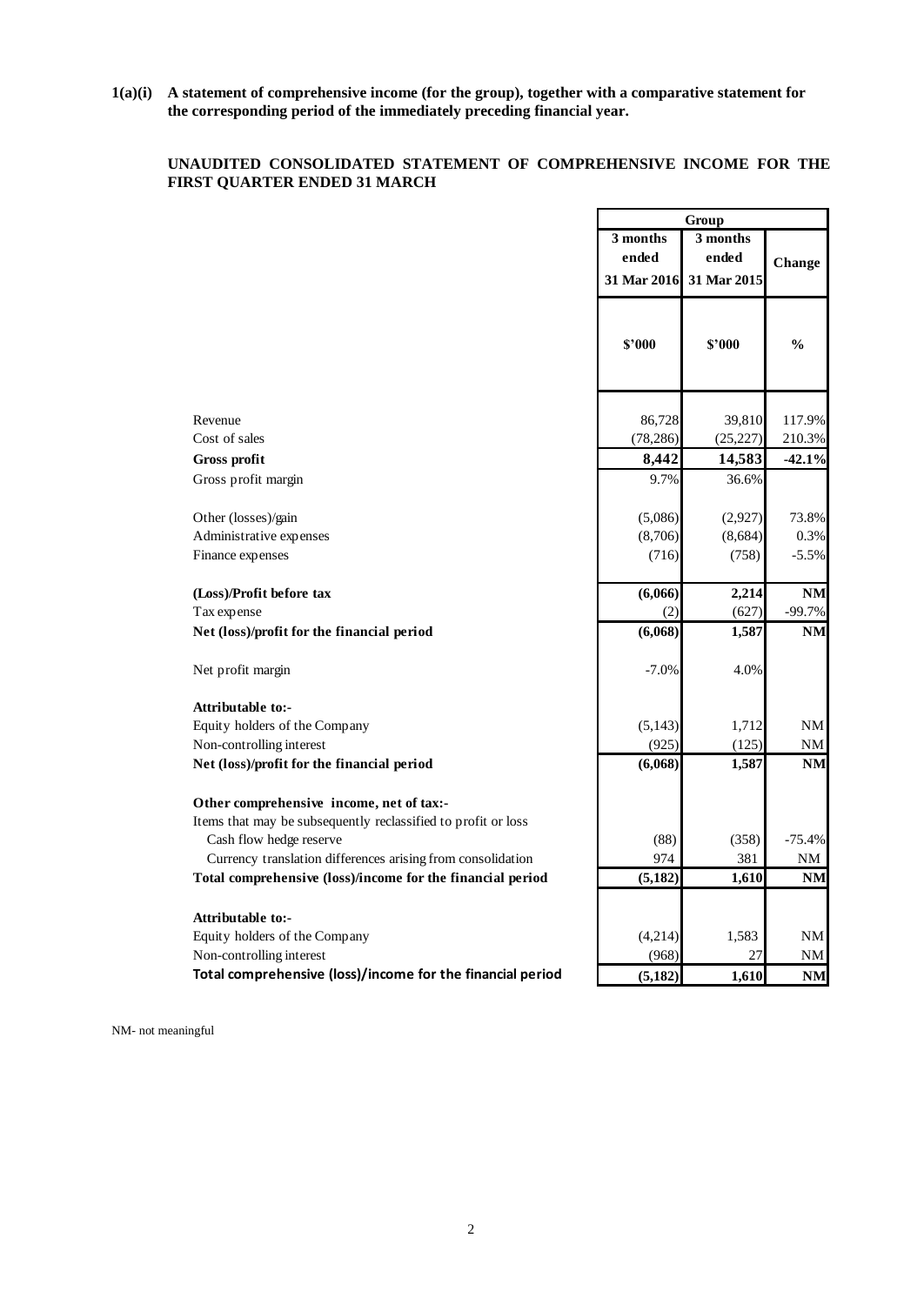# **1(a)(ii) The statement of comprehensive income is arrived at after charging/(crediting) the following:-**

The Group's profit is stated after charging/(crediting):-

|                                                                       |                                                                  | Group  |               |
|-----------------------------------------------------------------------|------------------------------------------------------------------|--------|---------------|
|                                                                       | 3 months<br>3 months<br>ended<br>ended<br>31-Mar-16<br>31-Mar-15 |        | <b>Change</b> |
|                                                                       | \$'000                                                           | \$'000 | $\%$          |
|                                                                       |                                                                  |        |               |
| The Group's (loss)/profit is stated after charging/(crediting):-      |                                                                  |        |               |
| Rental income (Note 1)                                                | (35)                                                             | (171)  | $-79.5%$      |
| Interest income - bank deposits                                       | (123)                                                            | (101)  | 21.8%         |
| Interest expenses                                                     | 642                                                              | 685    | $-6.3%$       |
| Amortisation of deferred finance charge                               | 74                                                               | 73     | 1.4%          |
| Depreciation of property, plant and equipment                         | 3,096                                                            | 4,329  | $-28.5%$      |
| Unrealised fair value (gain)/loss on derivative financial instruments | (1,493)                                                          | 2,580  | NM            |
| Foreign exchange loss, net                                            | 6,892                                                            | 926    | <b>NM</b>     |
| (Gain on disposal)/Write off property, plant and equipment, net       | (4)                                                              | 17     | NM            |
|                                                                       |                                                                  |        |               |

Note 1 - Rental income comprises mainly rental income of container-office and warehouse.

NM - not meaningful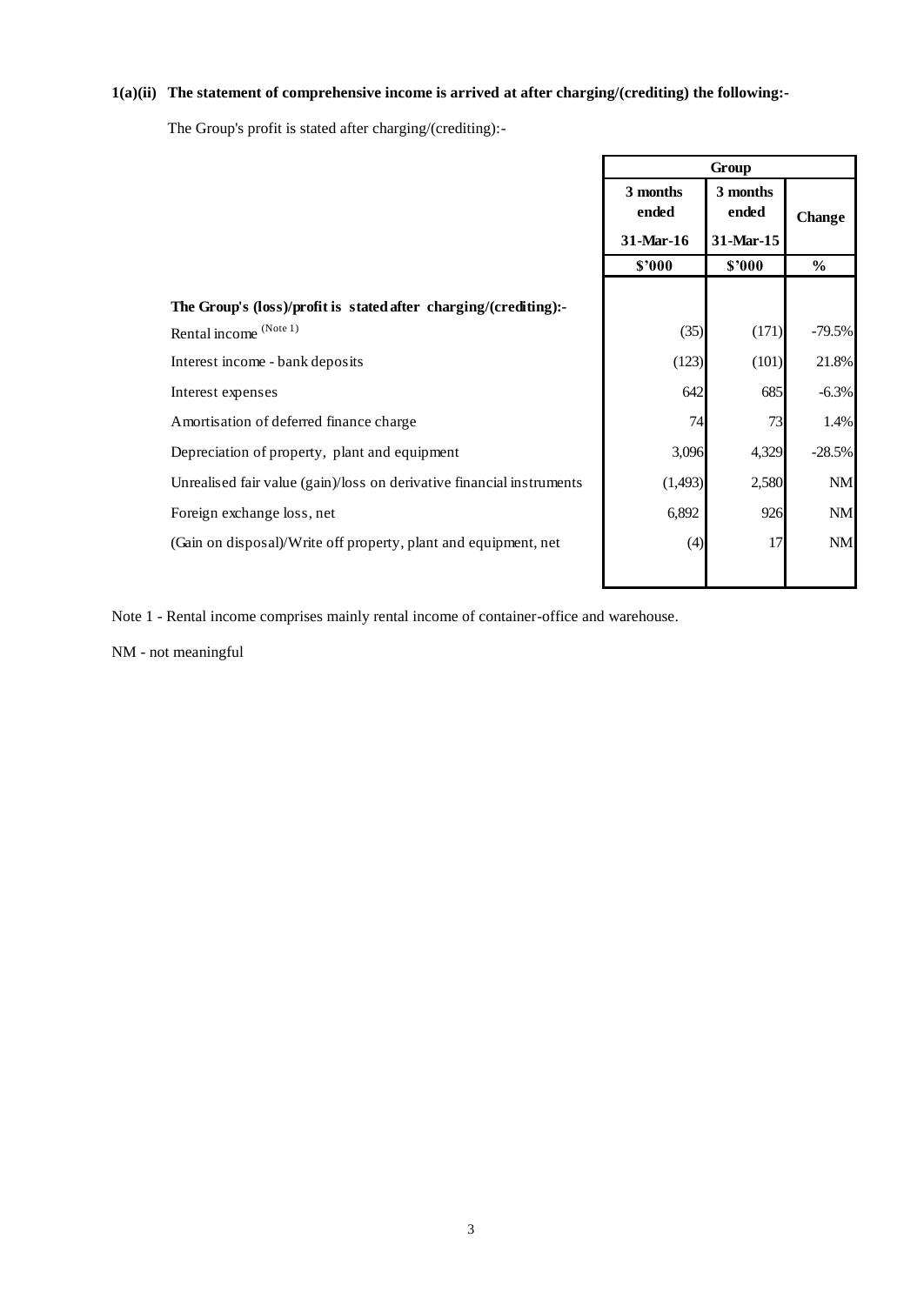### **1(b)(i) A balance sheet (for the issuer and group), together with a comparative statement as at the end of the immediately preceding financial year**

|                                             | Group   |                        | <b>Company</b>      |           |  |
|---------------------------------------------|---------|------------------------|---------------------|-----------|--|
|                                             |         | 31-Mar-16<br>31-Dec-15 |                     | 31-Dec-15 |  |
|                                             | \$'000  | \$'000                 | 31-Mar-16<br>\$'000 | \$'000    |  |
| <b>ASSETS</b>                               |         |                        |                     |           |  |
| <b>Current Assets</b>                       |         |                        |                     |           |  |
| Cash and cash equivalent                    | 119,472 | 85,211                 | 314                 | 548       |  |
| Restricted cash at bank                     | 1,071   | 1,071                  | 1,071               | 1,071     |  |
| Trade and other receivables                 | 143,215 | 161,654                | 108,936             | 109,785   |  |
| Inventories                                 | 6,813   | 9,147                  |                     |           |  |
| Construction contract work-in-progress      |         | 459                    |                     |           |  |
| Other current assets                        | 2,115   | 1,999                  | 4                   | 18        |  |
|                                             | 272,686 | 259,541                | 110,325             | 111,422   |  |
| <b>Non-Current Assets</b>                   |         |                        |                     |           |  |
| Restricted cash at bank                     | 2,143   | 2,143                  | 2,143               | 2,143     |  |
| Club memberships                            | 407     | 407                    |                     |           |  |
| Investment in subsidiaries                  |         |                        | 31,605              | 31,605    |  |
| Loan to a subsidiary                        |         |                        | 50,000              | 50,000    |  |
| Goodwill                                    | 5,556   | 5,556                  |                     |           |  |
| Investment properties                       | 13,600  | 13,600                 |                     |           |  |
| Property, plant and equipment               | 92,906  | 94,461                 |                     |           |  |
|                                             | 114,612 | 116,167                | 83,748              | 83,748    |  |
| <b>Total Assets</b>                         | 387,298 | 375,708                | 194,073             | 195,170   |  |
|                                             |         |                        |                     |           |  |
| <b>LIABILITIES</b>                          |         |                        |                     |           |  |
| <b>Current Liabilities</b>                  |         |                        |                     |           |  |
| Trade and other payables                    | 122,470 | 105,166                | 556                 | 1,492     |  |
| Derivative financial instrument             | 519     | 1,924                  |                     |           |  |
| Borrowings                                  | 35,041  | 34,231                 |                     |           |  |
| Current income tax liabilities              | 2,802   | 2,802                  |                     |           |  |
|                                             | 160,832 | 144,123                | 556                 | 1,492     |  |
| <b>Non-Current Liabilities</b>              |         |                        |                     |           |  |
| Borrowings                                  | 49,734  | 49,671                 | 49,606              | 49,532    |  |
| Deferred income tax liabilities             | 1,408   | 1,408                  |                     |           |  |
|                                             | 51,142  | 51,079                 | 49,606              | 49,532    |  |
| <b>Total Liabilities</b>                    | 211,974 | 195,202                | 50,162              | 51,024    |  |
| <b>Net Assets</b>                           | 175,324 | 180,506                | 143,911             | 144,146   |  |
|                                             |         |                        |                     |           |  |
| <b>EQUITY</b>                               |         |                        |                     |           |  |
| Capital and reserves attributable to equity |         |                        |                     |           |  |
| holders of the Company                      |         |                        |                     |           |  |
| Share capital                               | 145,271 | 145,271                | 145,271             | 145,271   |  |
| Cash flow hedge reserve                     | (712)   | (624)                  |                     |           |  |
| Foreign currency translation reserves       | 1,117   | 100                    |                     |           |  |
| Asset revaluation reserve                   | 633     | 633                    |                     |           |  |
| Retained profits                            | 27,681  | 32,824                 | (1,360)             | (1,125)   |  |
| Share capital & reserve                     | 173,990 | 178,204                | 143,911             | 144,146   |  |
| Non-controlling interest                    | 1,334   | 2,302                  |                     |           |  |
| <b>Total Equity</b>                         | 175,324 | 180,506                | 143,911             | 144,146   |  |

# **UNAUDITED STATEMENT OF FINANCIAL POSITION AS AT 31 MARCH**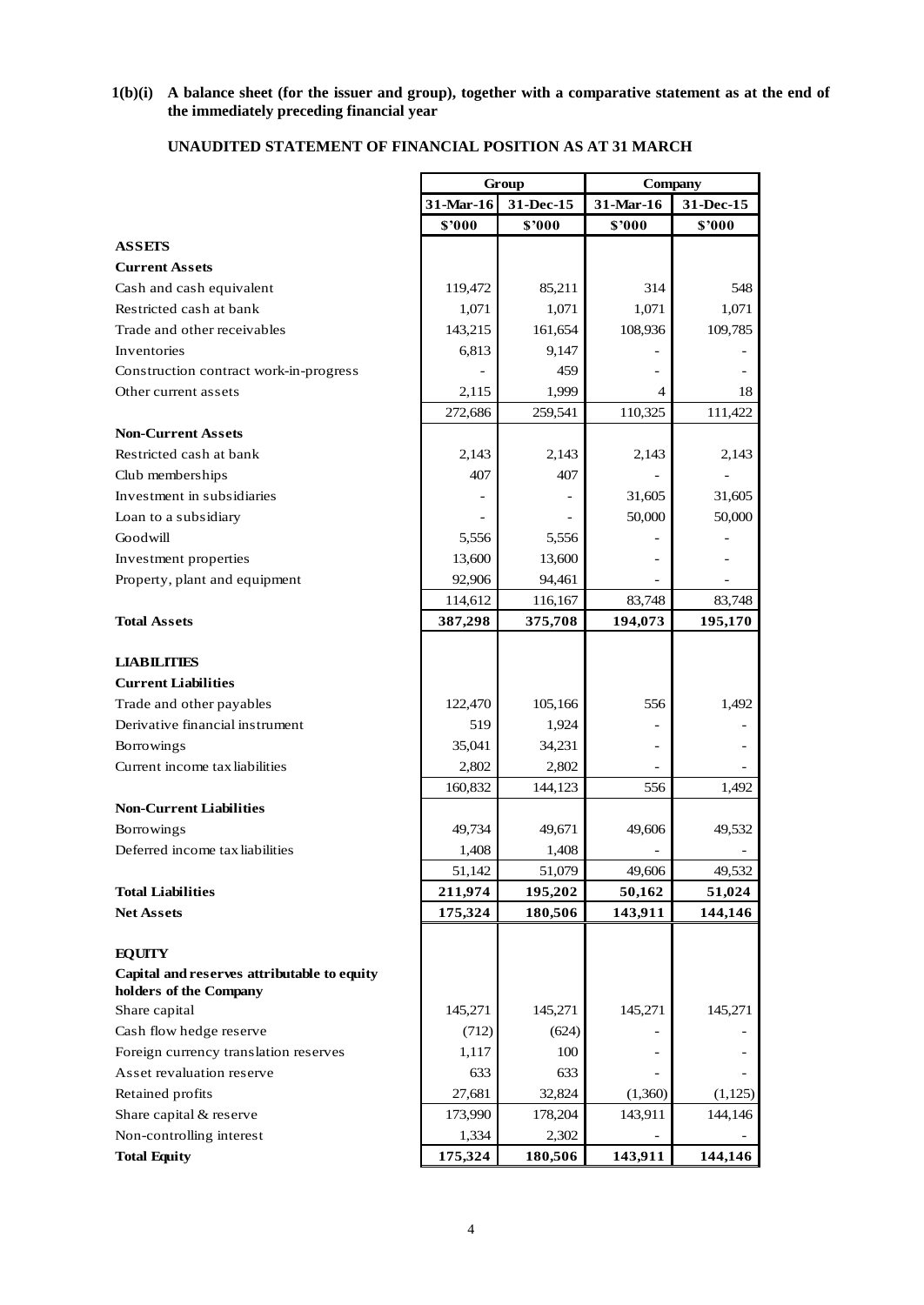## **1(b)(ii) In relation to the aggregate amount of the group's borrowings and debt securities, specify the following as at the end of the current financial period reported on with comparative figures as at the end of the immediately preceding financial year:-**

Amount repayable in one year or less, or on demand

| As at 31 Mar 2016 |                  | As at 31 Dec 2015 |                  |  |
|-------------------|------------------|-------------------|------------------|--|
| <b>Secured</b>    | <b>Unsecured</b> | <b>Secured</b>    | <b>Unsecured</b> |  |
| \$'000            | \$'000           | \$'000            | \$'000           |  |
| 41                | 35,000           | 40                | 34,191           |  |
| 128               | 49,606           | 139               | 49,532           |  |

Amount repayable in one year or less

Amount repayable after one year

Details of any collateral:-

The Group's borrowings are secured by the rights to the leased site equipment and tools and motor vehicles.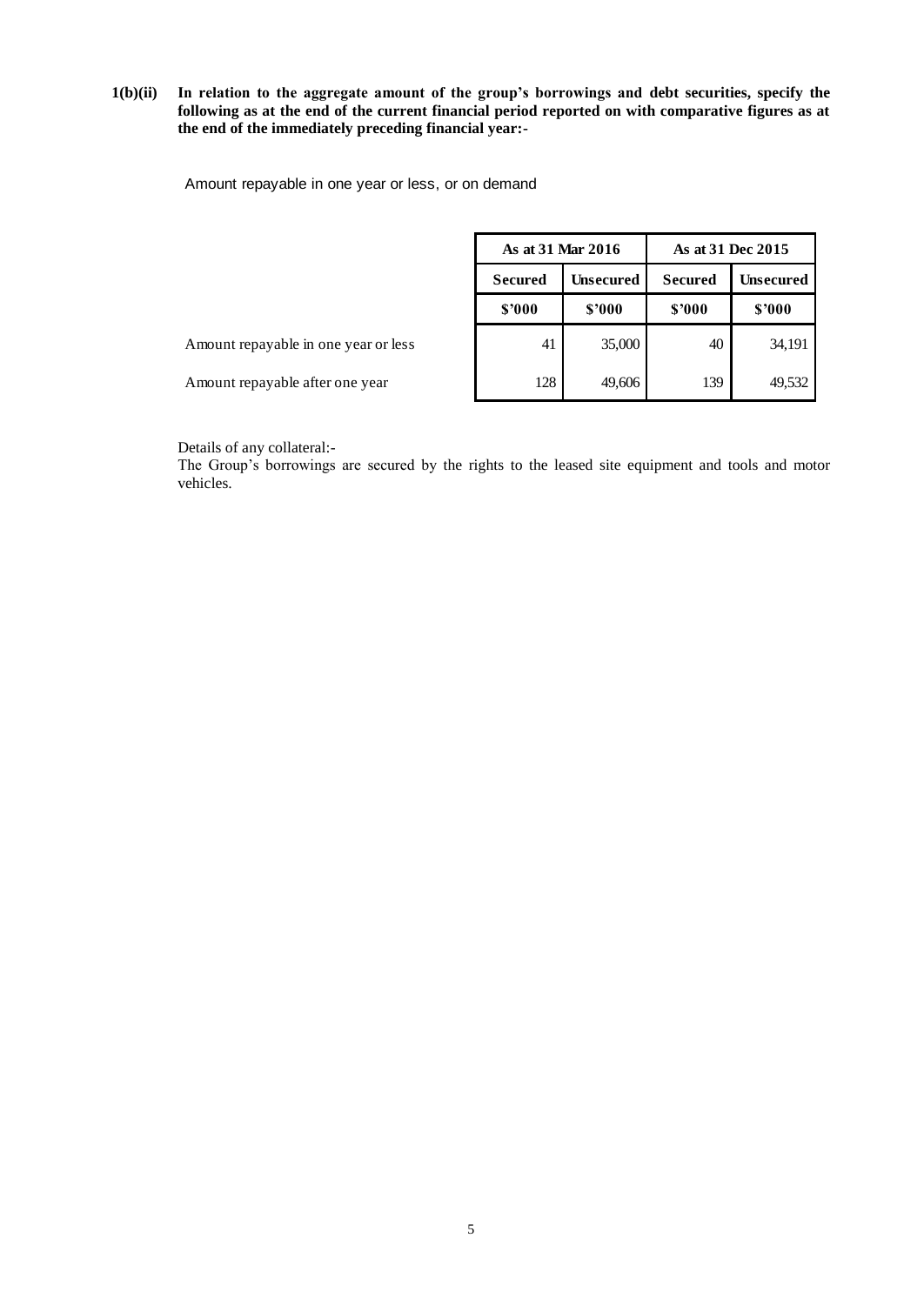**1(c) A cash flow statement (for the group), together with a comparative statement for the corresponding period of the immediately preceding financial year.**

### **UNAUDITED CONSOLIDATED STATEMENT OF CASH FLOWS FOR THE FIRST QUARTER ENDED 31 MARCH**

|                                                                         | 3 Months<br>ended | 3 Months<br>ended |
|-------------------------------------------------------------------------|-------------------|-------------------|
|                                                                         | 31 Mar 2016       | 31 Mar 2015       |
|                                                                         | S\$'000           | S\$'000           |
| <b>Cash Flows From Operating Activities</b>                             |                   |                   |
| Net (loss)/profit                                                       | (6,068)           | 1,587             |
| Adjustment for:                                                         |                   |                   |
| - Income tax                                                            | 2                 | 627               |
| - Depreciation of property, plant and equipment                         | 3,096             | 4,329             |
| - (Gain on disposal)/ Write off of property, plant and equipment, net   | (4)               | 17                |
| - Interest income                                                       | (123)             | (101)             |
| - Interest expense                                                      | 642               | 685               |
| - Amortisation of deferred finance charge                               | 74                | 73                |
| - Unrealised fair value loss/(Gain) on derivative financial instruments | (1, 493)          | 2,580             |
| - Allow ance for doubtful debts                                         |                   | 522               |
|                                                                         |                   |                   |
|                                                                         | (3,874)           | 10,319            |
|                                                                         |                   |                   |
| Changes in working capital                                              |                   |                   |
| - Trade and other receivables                                           | 18,823            | 1,896             |
| - Construction contract w ork-in-progress                               | 459               | 360               |
| - Inventories                                                           | 2,334             | 2,775             |
| - Other current assets                                                  | (116)             | (138)             |
| - Trade and other payables                                              | 17,233            | (35, 363)         |
| Cash used in operations                                                 | 34,859            | (20, 151)         |
|                                                                         |                   |                   |
| Interest received                                                       | 123               | 101               |
| Income tax paid, net                                                    | (2)               | (11)              |
| Net cash provided by/(used in) operating activities                     | 34,980            | (20,061)          |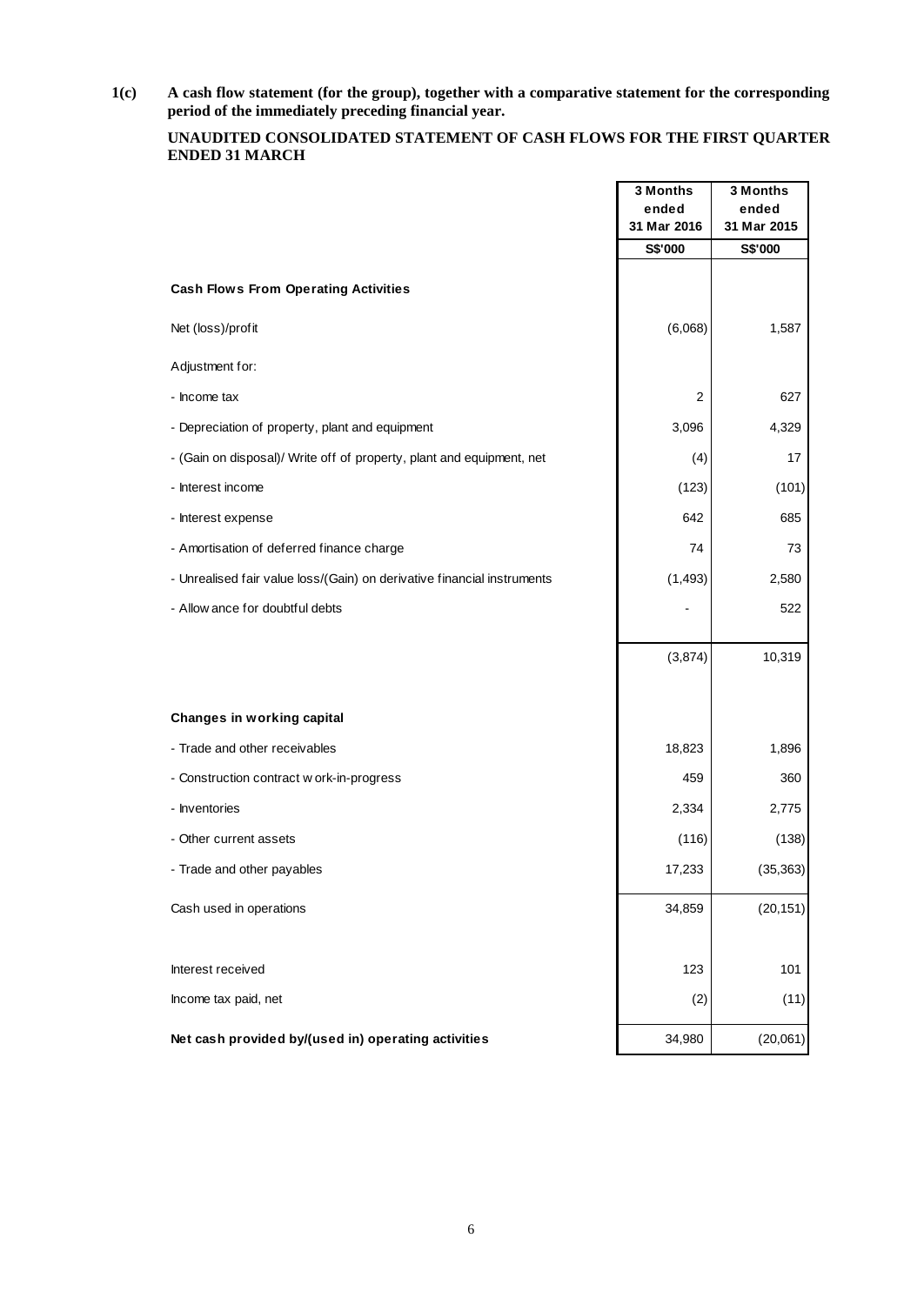**1(c) A cash flow statement (for the group), together with a comparative statement for the corresponding period of the immediately preceding financial year.**

# **UNAUDITED CONSOLIDATED STATEMENT OF CASH FLOWS FOR THE FIRST QUARTER ENDED 31 MARCH**

|                                                                    | 3 Months<br>ended | 3 Months<br>ended |
|--------------------------------------------------------------------|-------------------|-------------------|
|                                                                    | 31 Mar 2016       | 31 Mar 2015       |
|                                                                    | S\$'000           | S\$'000           |
|                                                                    |                   |                   |
| Cash flows from investing activities                               |                   |                   |
| - Additions to property, plant and equipment                       | (825)             | (929)             |
| - Proceeds from disposal of property, plant amd equipment          | 4                 |                   |
| - Increase in bank deposits with maturity more than 3 months       |                   | (17)              |
| Net cash used in investing activities                              | (821)             | (946)             |
|                                                                    |                   |                   |
| Cash flows from financing activities                               |                   |                   |
| - Proceeds/(Repayment) for bank borrow ings                        | 810               | 22,721            |
| - Interest expense paid                                            | (572)             | (603)             |
| - Repayment of finance lease liabilities                           | (10)              | (34)              |
| Net cash provided by financing activities                          | 228               | 22,084            |
|                                                                    |                   |                   |
| Net increase in cash and cash equivalents                          | 34,387            | 1,077             |
| Effect of currency translation on cash and cash equivalents        | (126)             |                   |
| Cash and cash equivalents at the beginning of the financial period | 85,211            | 15,879            |
| Cash and cash equivalents at the end of the financial period       | 119,472           | 16,956            |
|                                                                    |                   |                   |

For the purpose of the consolidated statement of cash flows, the consolidated cash and cash at bank as at the end of the financial period comprised the following:-

| 3 Months<br>ended<br>31 Mar 2016<br><b>S\$'000</b> | 3 Months<br>ended<br>31 Mar 2015<br><b>S\$'000</b> |
|----------------------------------------------------|----------------------------------------------------|
|                                                    |                                                    |
| 119,472                                            | 16,956<br>26,293                                   |
| 119,472                                            | 43,249                                             |

Cash and cash equivalents at end of the financial period

Add: bank deposits with maturity more than 3 months

Cash and bank balances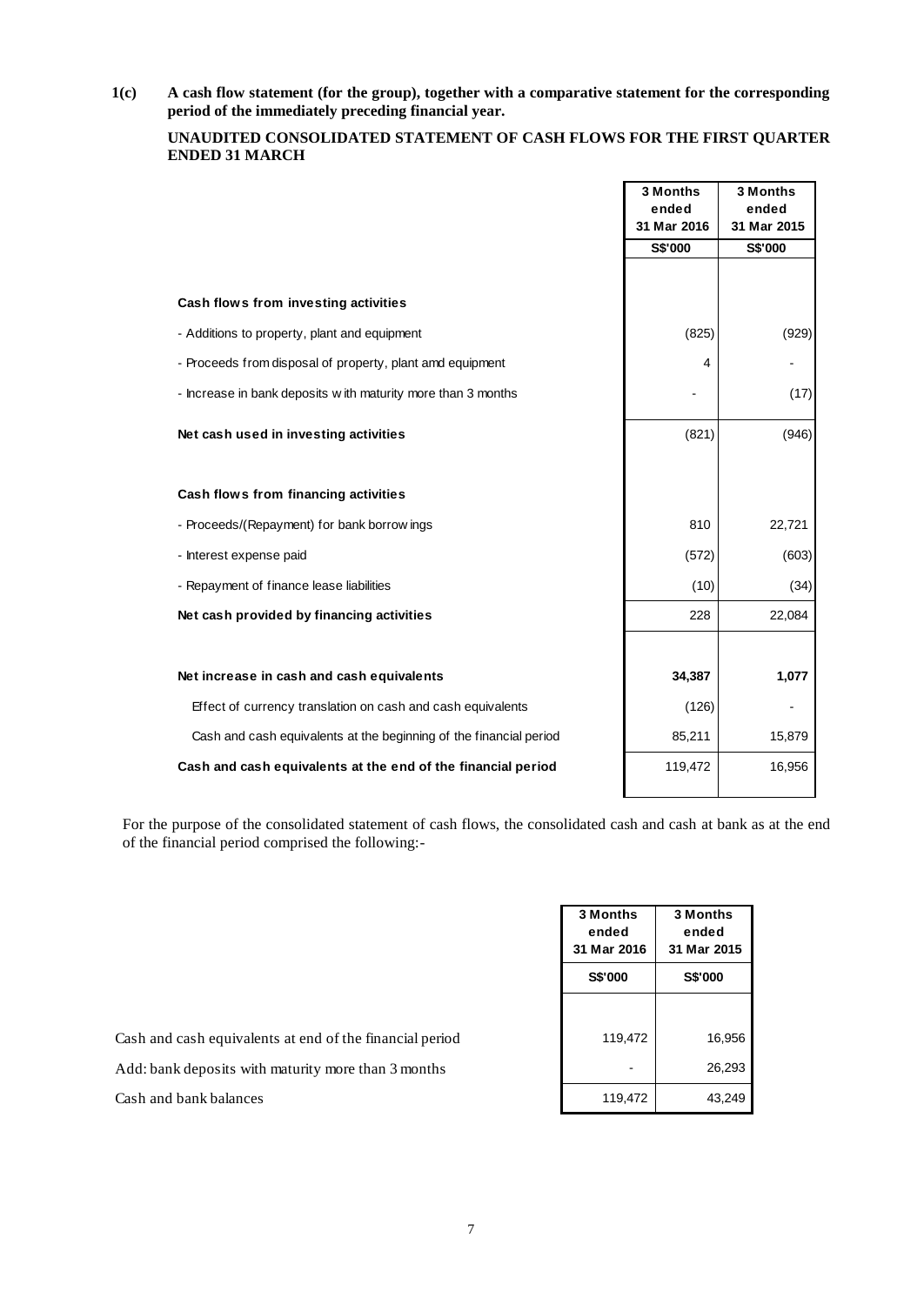**1(d)(i) A statement (for the issuer and group) showing either (i) all changes in equity or (ii) changes in equity other than those arising from capitalisation issues and distributions to shareholders, together with a comparative statement for the corresponding period of the immediately preceding financial year.**

#### **STATEMENT OF CHANGES IN EQUITY**

|                                                   | Attributable to equity holders of the Company |                            |                                      |                                        |                                               |              |                                 |                        |
|---------------------------------------------------|-----------------------------------------------|----------------------------|--------------------------------------|----------------------------------------|-----------------------------------------------|--------------|---------------------------------|------------------------|
|                                                   | <b>Share</b><br>Capital                       | <b>Retained</b><br>profits | <b>Cash flow</b><br>hedge<br>reserve | Asset<br><b>Revaluation</b><br>reserve | Foreign<br>currency<br>translation<br>reserve | <b>Total</b> | Non-<br>controlling<br>interest | <b>Total</b><br>equity |
|                                                   | \$'000                                        | \$'000                     | \$'000                               | \$'000                                 | \$'000                                        | \$'000       | \$'000                          | \$'000                 |
| Group                                             |                                               |                            |                                      |                                        |                                               |              |                                 |                        |
| Balance at 1 January 2016                         | 145,271                                       | 32,824                     | (624)                                | 633                                    | 100                                           | 178,204      | 2,302                           | 180,506                |
| Total comprehensive income for the financial year |                                               | (5, 143)                   | (88)                                 |                                        | 1,017                                         | (4,214)      | (968)                           | (5,182)                |
| <b>Balance at 31 March 2016</b>                   | 145,271                                       | 27,681                     | (712)                                | 633                                    | 1,117                                         | 173,990      | 1,334                           | 175,324                |
|                                                   |                                               |                            |                                      |                                        |                                               |              |                                 |                        |
| Company                                           |                                               |                            |                                      |                                        |                                               |              |                                 |                        |
| Balance at 1 January 2016                         | 145,271                                       | (1, 125)                   |                                      |                                        |                                               | 144,146      |                                 | 144,146                |
| Total comprehensive income for the financial year |                                               | (235)                      |                                      |                                        |                                               | (235)        |                                 | (235)                  |
| <b>Balance at 31 March 2016</b>                   | 145,271                                       | (1,360)                    |                                      |                                        |                                               | 143,911      |                                 | 143,911                |

**1(d)(ii) Details of any changes in the company's share capital arising from rights issue, bonus issue, share buy-backs, exercise of share options or warrants, conversion of other issues of equity securities, issue of shares for cash or as consideration for acquisition or for any other purpose since the end of the previous period reported on. State also the number of shares that may be issued on conversion of all the outstanding convertibles, as well as the number of shares held as treasury shares, if any, against the total number of issued shares excluding treasury shares of the issuer, as at the end of the current financial period reported on and as at the end of the corresponding period of the immediately preceding financial year.**

|                             | Number of<br><b>Ordinary Shares</b> | <b>Resultant issued</b><br>share capital |  |
|-----------------------------|-------------------------------------|------------------------------------------|--|
| Balance as at 31 March 2016 | 1,023,211,000                       | 145,271,346                              |  |

**1(d)(iii) To show the total number of issued shares excluding treasury shares as at the end of the current financial period and as at the end of the immediately preceding year.**

The Company did not hold any treasury shares as at 31 March 2016 and 31 December 2015. The Company's total number of issued shares excluding treasury shares as at 31 March 2016 and 31 December 2015 is 1,023,211,000.

### **1(d)(iv) A statement showing all sales, transfers, disposal, cancellation and/or use of treasury shares as at the end of the current financial period reported on.**

Not applicable.

### **2. Whether the figures have been audited or reviewed, and in accordance with which auditing standard or practice.**

The figures have not been audited or reviewed by the Group's independent auditor.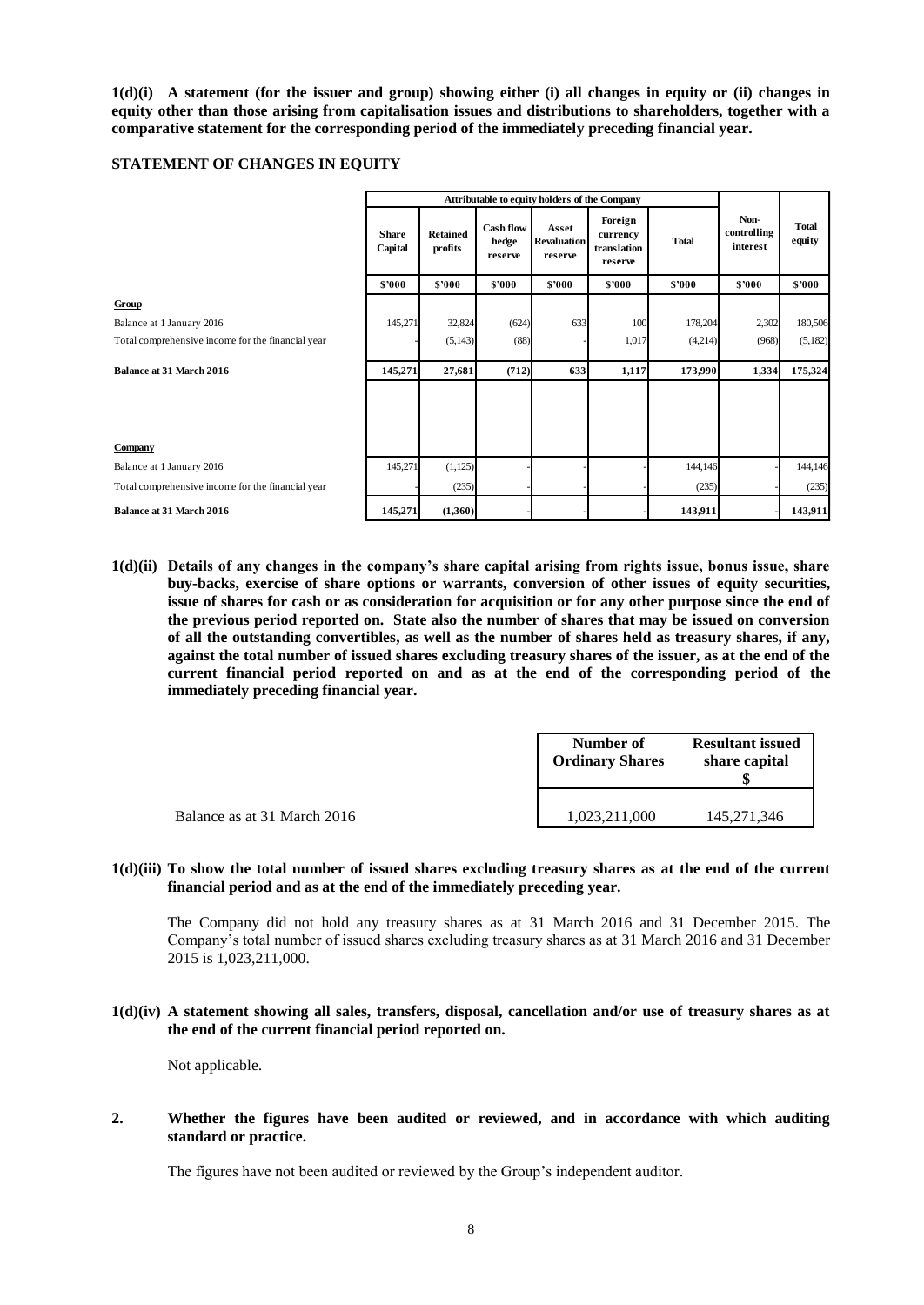**3. Where the figures have been audited or reviewed, the auditors' report (including any qualifications or emphasis of a matter).**

Not applicable.

**4. Whether the same accounting policies and methods of computation as in the issuer's most recently audited annual financial statements have been applied.**

The Group has adopted the same accounting policies and methods of computation adopted in the financial statements for the current reporting period, as those used for the audited consolidated financial statements for the financial year ended 31 December 2015.

**5. If there are any changes in the accounting policies and methods of computation, including any required by an accounting standard, what has changed, as well as the reasons for, and the effect of, the change.**

Not applicable.

**6. (Loss)/Earnings per ordinary share of the group for the current financial period reported on and the corresponding period of the immediately preceding financial year, after deducting any provision for preference dividends:-**

|                                                                                                             |                | Group          |
|-------------------------------------------------------------------------------------------------------------|----------------|----------------|
|                                                                                                             | 3 months ended | 3 months ended |
|                                                                                                             | 31-Mar-16      | 31-Mar-15      |
| (Loss)/Earnings Per Share (based on consolidated net profit)<br>attributable to equity holders):-           |                |                |
| Based on weighted average number of<br>ordinary shares in issue (cents)                                     | (0.50)         | 0.17           |
| On a fully diluted basis (cents)                                                                            | (0.50)         | 0.17           |
| Weighted average number of ordinary shares in issue.<br>for calculation of basic earnings per share ('000)  | 1,023,211      | 1,023,211      |
| Weighted average number of ordinary shares in issue<br>for calculation of diluted earnings per share ('000) | 1,023,211      | 1,023,211      |

There were no potential dilutive shares for the financial period ended 31 March 2016.

- **7. Net asset value (for the issuer and group) per ordinary share based on the total number of issued shares excluding treasury shares of the issuer at the end of the:-**
	- **(a) current financial period reported on; and**
	- **(b) immediately preceding financial year**

|                                                                               | Group                  |           | Company   |           |
|-------------------------------------------------------------------------------|------------------------|-----------|-----------|-----------|
|                                                                               | 31-Dec-15<br>31-Mar-16 |           | 31-Mar-16 | 31-Dec-15 |
| Net asset value per ordinary share based on<br>existing share capital (cents) | 17.13                  | 17.64     | 14.06     | 14.09     |
| Number of shares ('000)                                                       | 1,023,211              | 1,023,211 | 1,023,211 | 1,023,211 |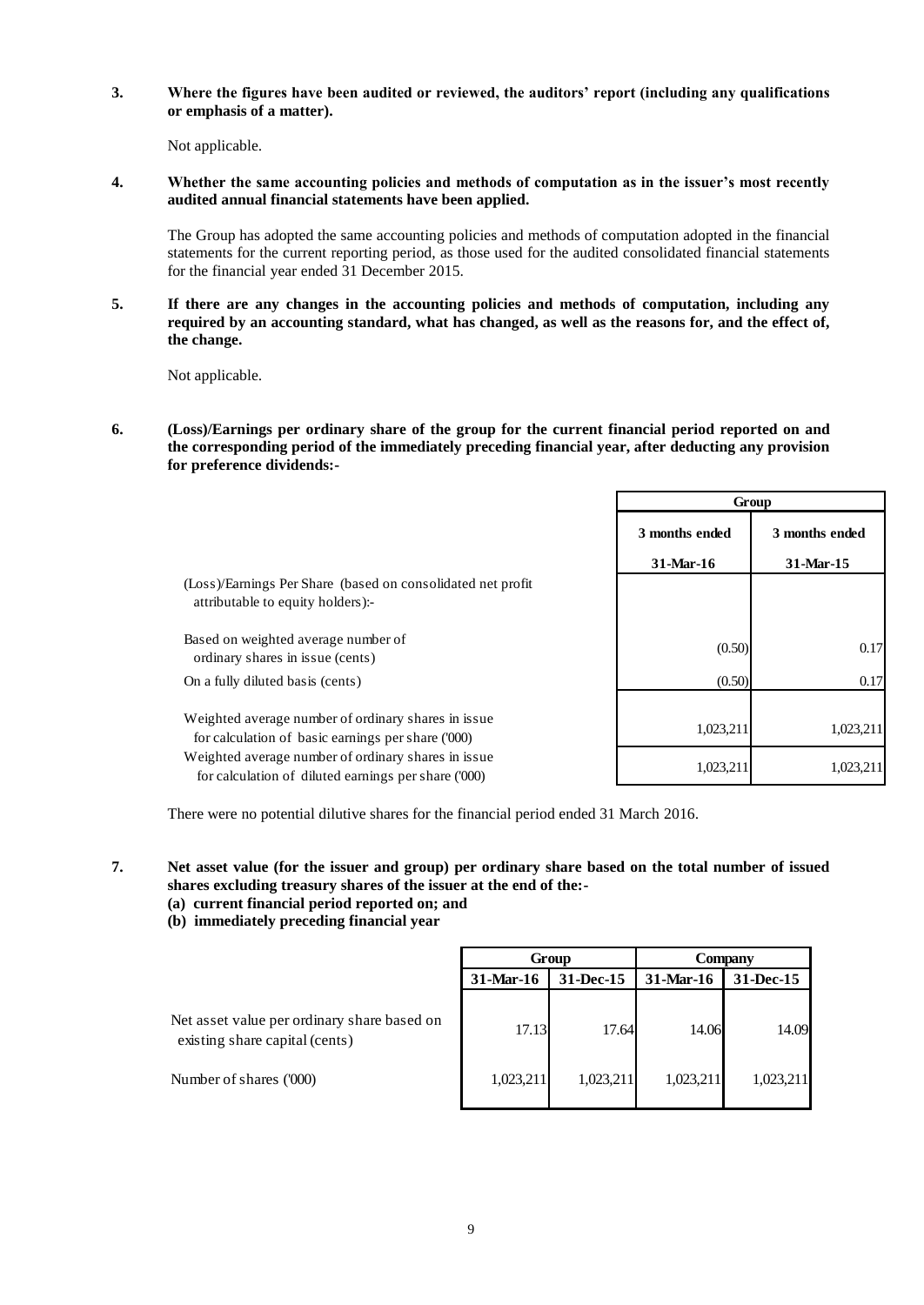- **8. A review of the performance of the group, to the extent necessary for a reasonable understanding of the group's business. It must include a discussion of the following:-**
	- **(a) any significant factors that affected the turnover, costs, and earnings of the group for the current financial period reported on, including (where applicable) seasonal or cyclical factors; and**
	- **(b) any material factors that affected the cash flow, working capital, assets or liabilities of the group during the current financial period reported on.**

#### **Income Statement Overview**

#### **Revenue**

Revenue increased by \$46.9m from \$39.8m in the first quarter ended 31 March 2015 ("1Q2015") to \$86.7m in the first quarter ended 31 March 2016 ("1Q2016"). This was mainly due to the accelerated progress on all the projects which were delayed last year due to delay in engineering drawings and free issued materials from the customers**.**

#### **Gross Profit**

Gross profit decreased by \$6.1m from \$14.6m in 1Q2015 to \$8.4m in 1Q2016. This is mainly due to higher costs recognized ahead of confirmation of revenue from project variation orders which will take place only upon completion of the projects in the later part of the year.

#### **Other losses/gain**

Other loss of \$5.1m in 1Q2016 was mainly due to foreign translation loss of \$6.9m on the current assets and partly offset by fair value gain of \$1.5m on the financial instrument for hedging the exposure of the United States dollar. The foreign translation loss was a result of the 1Q2016 closing book rate being lower than the 4Q2015 closing book rate, while the fair value gain was a result of the hedge rate being higher than the spot rate.

#### **Administrative Expenses**

Administrative expenses remain relatively stable in both 1Q2016 and 1Q2015.

#### **Finance Expenses**

Finance expenses were mainly interest expenses on bank borrowings and our Multi-Currency Term Notes Series 001.

#### **Income Tax expense**

The income tax expense for 1Q2016 was mainly provision by our subsidiary in Malaysia at the minimum amount as required by the Malaysian regulations.

The Group did not provide for deferred tax assets in 1Q2016 due to uncertainty of utilizing the tax assets.

#### **Statement of Financial Position**

#### **Current Assets**

Total current assets increased by \$13.1m from \$259.5m as at 31 December 2015 to \$272.7m as at 31 March 2016. This is mainly due to higher cash and bank balances but partly offset by lower inventories and trade and other receivables balances.

Cash and cash equivalent increased by \$34.3m from \$85.2m as at 31 December 2015 to \$119.5m as at 31 March 2016 mainly due to working capital changes.

Trade and other receivables decreased by \$18.4m from \$161.6m as at 31 December 2015 to \$143.2m as at 31 March 2016 mainly due to prompt collection in 1Q2016

Inventories decreased by \$2.3m from \$9.1m as at 31 December 2015 to \$6.8m as at 31 March 2016 mainly due to the drawing down of inventories for project use.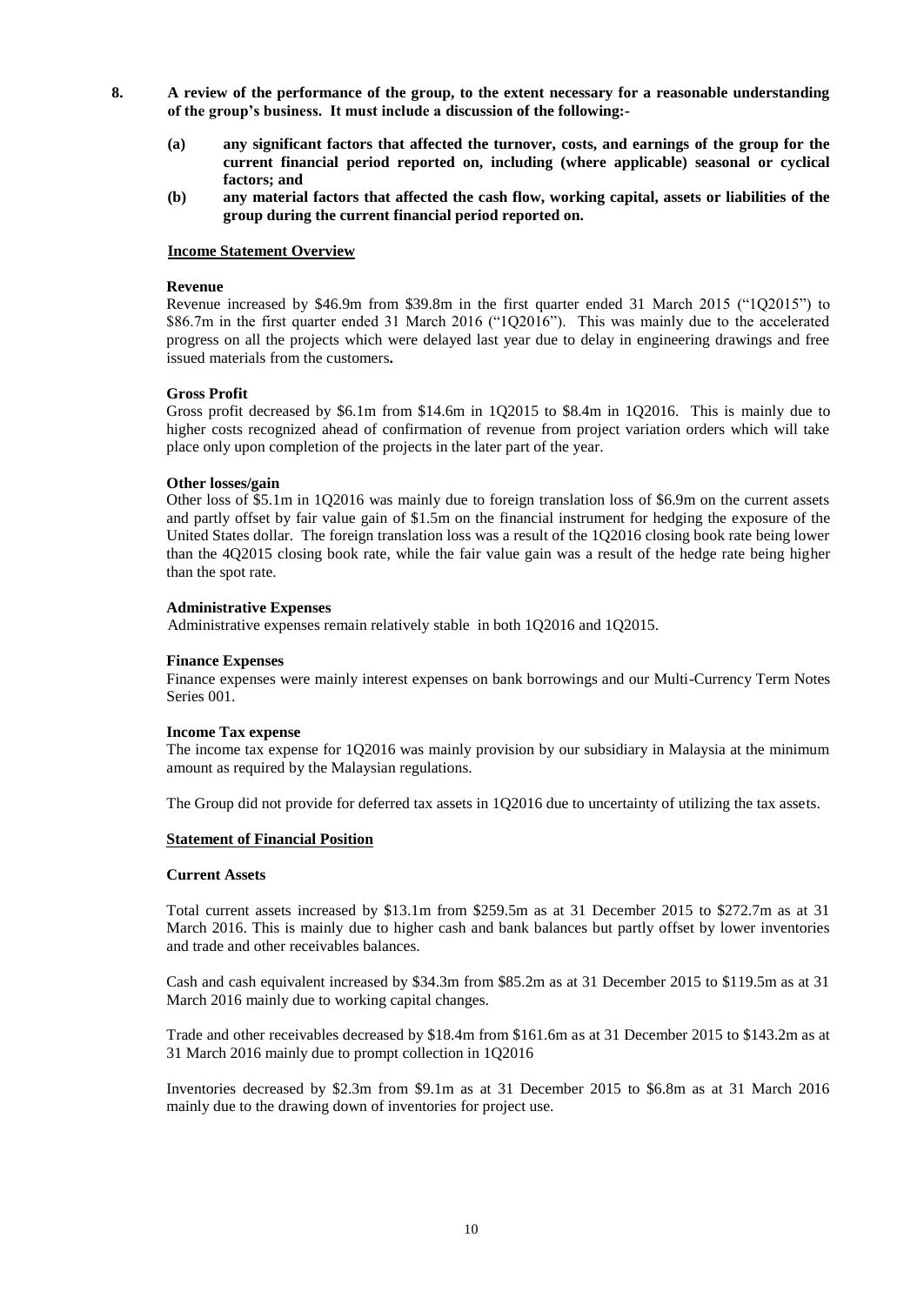#### **Non-Current Assets**

Non-current assets decreased by \$1.6m from \$116.2m as at 31 December 2015 to \$114.6m as at 31 March 2016 mainly due to higher depreciation charges on property, plant and equipment.

#### **Current Liabilities**

Trade and other payables increased by \$17.3m from \$105.2m as at 31 December 2015 to \$122.5m as at 31 March 2016 mainly due to higher accrued project costs.

#### **Cash flow hedge reserve**

Cash flow hedge reserve as at 31 March 2016 was at a loss of \$0.7m due to movement in the contracted United States dollars forward rates against the market spot rates on the Group's derivative financial instruments.

#### **Asset revaluation reserve**

The Group's two properties which are no longer used as dormitories had been reclassified from Property, plant and equipment to Investment properties. Subsequent to the reclassification, a \$0.6m gain was recognized in asset revaluation reserve as the market valuation obtained was higher than the carrying value.

# **9. Where a forecast, or a prospect statement, has been previously disclosed to shareholders, any variance between it and the actual results.**

No forecast or prospect statement has been previously disclosed to the shareholders.

# **10. A commentary at the date of the announcement of the significant trends and competitive conditions of the industry in which the group operates and any known factors or events that may affect the group in the next reporting period and the next 12 months.**

The Group has a net order book of \$77.0m with completion and deliveries extending into the second half of FY2016.

Although oil prices have recovered from a low of US\$28 per barrel as in January 2016 to US\$45 per barrel as at  $2<sup>nd</sup>$  May 2016, the market environment remains challenging with reduced global exploration and production expenditure by oil and gas companies. While we continue to actively source and negotiate for new projects and to diversify our product base, we remain focused on productivity improvements and cost savings to increase our operational efficiency to serve our customers and partners better. Whilst we remain hopeful to secure new projects, we have also embarked on rightsizing efforts to match the work volume.

# **11. Dividend**

# **(a) Current financial period reported on Any dividend declared for the current financial period reported on?**

No.

**(b) Corresponding period of the immediately preceding financial year Any dividend declared for the corresponding period of the immediately preceding financial year?**

No.

### **(c) Date payable**

Not applicable.

### **(d) Books closure date**

Not applicable.